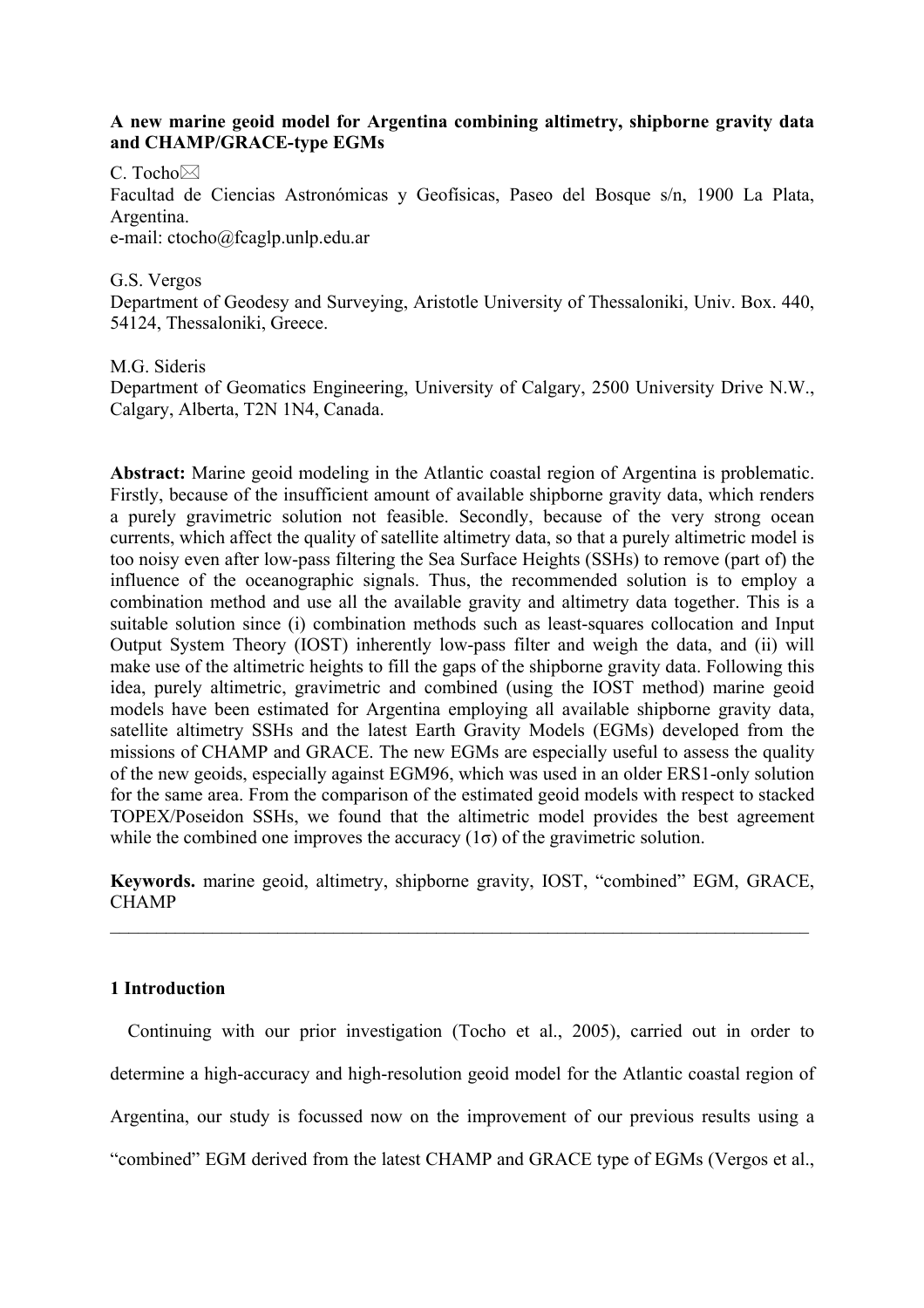2004). It should be mentioned that this so-called "combined" EGM is not a new model determined from raw CHAMP (CHAllenging Minisatellite Payload) and GRACE (Gravity Recovery and Climate Experiment) data, but a combination of the harmonic coefficients of the latest EGMs from GFZ (GeoForschungsZentrum Potsdam) and Center of Space Research (CSR), University of Texas. Therefore, by inspecting the CHAMP and GRACE degree and error-degree variances, we defined which one was more accurate for different harmonic degrees, and then a "combined" EGM was developed, using the CHAMP EGM for n=2-7, the GRACE EGM for n=8-120 and EGM96 for n=121-360 (Vergos et al., 2004).

In the present study, pure gravimetric and altimetric geoid models as well as a combined solution using the Multiple Input Multiple Output System Theory (MIMOST) method (Sideris, 1996; Andritsanos and Tziavos, 2002; Vergos et al., 2005a) have been estimated.

The pure gravimetric and altimetric geoid models are single data source ones, i.e., they are computed from shipborne gravity and satellite altimetry data alone, respectively. A combined solution on the other hand, makes use of both data types. The latter solution was computed to investigate if the combined used of satellite altimetry and shipborne data will improve the estimated geoid model compared to the purely gravimetric one.

The area under study is in the eastern part of Argentina bounded between  $-34^{\circ} \le \varphi \le -55^{\circ}$ and  $290^{\circ} \le \lambda \le 304^{\circ}$ , which is mainly a marine area including Falkland Islands.

The marine gravity data available were gravity anomalies provided by the Bureau Gravimétrique International (BGI, 2001). Since there were some gaps between the ship tracks, the KMS01 and the newest release KMS02, 2′×2′ altimetry derived free-air gravity anomaly field (Andersen and Knudsen, 1998) have been used as fill in information. KMS02 is the newest compilation of a global altimetry-derived marine free-air gravity field by the KMS group at the National Danish Survey and Cadastre (Andersen and Knudsen, 2005).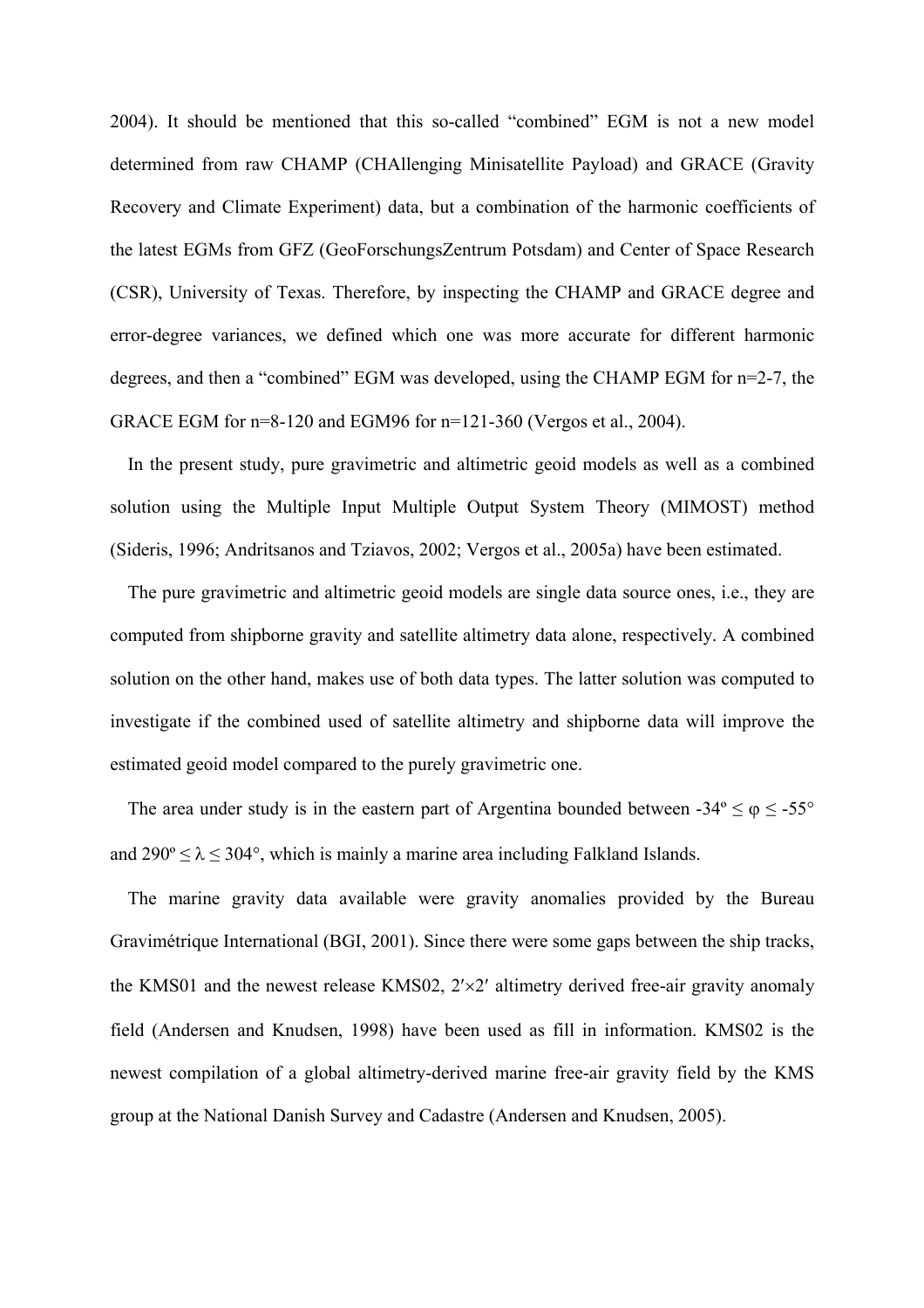The topographic/bathymetric data for the residual terrain model (RTM) reduction (Forsberg, 1984) were those of the Smith and Sandwell model (Smith and Sandwell, 1997), which resulted as a combination of depths derived from altimetry and echo soundings.

The necessary, to derive geoid heights from altimetric measurements, information about the quasi-stationary sea surface topography (QSST) was computed from the Dynamic Ocean Topography (DOT) model, EGM96 DOT model, which is a spherical harmonic expansion of the SST, complete to degree and order 20 (Lemoine et al., 1998). That model was derived during the simultaneous adjustment for the development of the EGM96 geopotential model.

Finally, the altimetric data consist of sea surface heights (SSHs) from the Geodetic Mission ERS1 GM and repeated TOPEX/POSEIDON (T/P) SSHs from the entire  $3<sup>rd</sup>$  year of the satellite's mission (AVISO, 1998).

#### **2 Geoid modeling**

### **2.1 Altimetric geoid with ERS1 data**

An altimetric satellite measures the time taken by a radar pulse to travel from the satellite to the sea surface and then back to the satellite receiver. Combined with precise satellite location data, altimetry measurements yield Sea Surface Heights (SSHs), i.e., the height of the sea above a reference ellipsoid of revolution. The derived SSHs have to be corrected for several geophysical effects (tides, tidal loading, ionosphere, wet and dry troposphere, inverse barometer and electromagnetic bias) and instrumental errors (ultra-stable oscillator, centre of gravity, corrections for instrument and algorithm effects that can not be modeled and waveforms). After applying the above corrections, Corrected Sea Surface Heights (CorSSHs) are available for the Geodetic Mission of ERS1.

The altimetric geoid was computed using 70510 CorSSHs from the ERS1 Geodetic Mission, which were constructed by applying all instrumental and geophysical corrections to the raw SSHs provided by AVISO (1998). The magnitude of these corrections was computed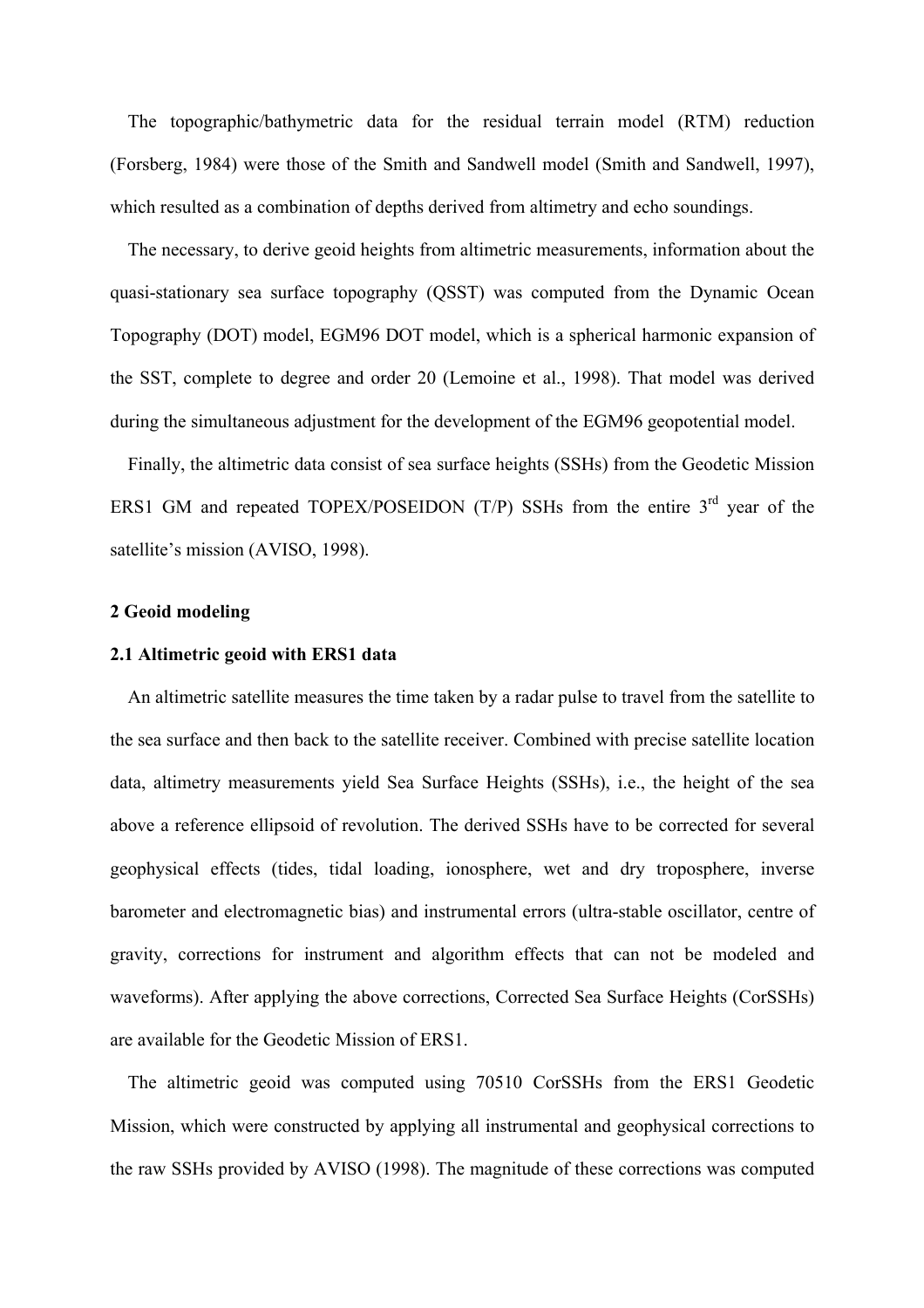from the available algorithms and models provided by AVISO itself. Table 1 presents the statistics of the 70510 corrected ERS1-GM SSHs for the area under study.

Sea Surface Heights contain information about both the geoid and the sea surface topography (SST); while the latter consists of a time-dependent and a nearly time-independent component (quasi-stationary part). Stacking the repeat tracks can eliminate the effect of the time-dependent component and part of the sea surface variability effects that influence the data. The corrected sea surface heights were then reduced from the MSS to the geoid for the QSST signal, which is the quasi-stationary part of the Sea Surface Topography. This was performed by estimating the QSST at each sub-satellite point (QSST in CorSSHs) and removing the contribution of the QSST from the corrected sea surface height value (CorSSHs-QSST). The quasi-stationary component of the SST is modeled by a spherical harmonic series of the Dynamic Ocean Topography (DOT) EGM96.DOT model (see Table 1). Table 1 also shows the statistics of the QSST in the area under study as well as the CorSSHs after removing the QSST.

The altimetric geoid model was then computed using a remove-compute-restore procedure, i.e., by first removing the contribution of the new combined geopotential model  $(N^{GMcomb})$ from the corrected sea surface heights and then RTM-reducing to take into account the effect of the bathymetric masses to the geoid signal  $(N^{RTM})$ . The statistics of the geoid referenced to the new "combined" EGM (CorSSHs-OSST-N<sup>GMcomb</sup>) as well as those of the residual geoid heights after the residual terrain model (RTM) reduction (CorSSHs-QSST-N<sup>GMcomb</sup>- N<sup>RTM</sup>) are tabulated in Table 1. The residual geoid heights in Table 1 indicate that some values may still contain some blunders and/or systematic errors so a simple three root mean square (3 rms) test was performed for blunder detection and a total of 438 points were removed.

The residual Sea Surface Heights after the 3 rms test (Nres) represent the medium wavelengths of the geoid heights and can be used to compute the subsequent altimetric geoid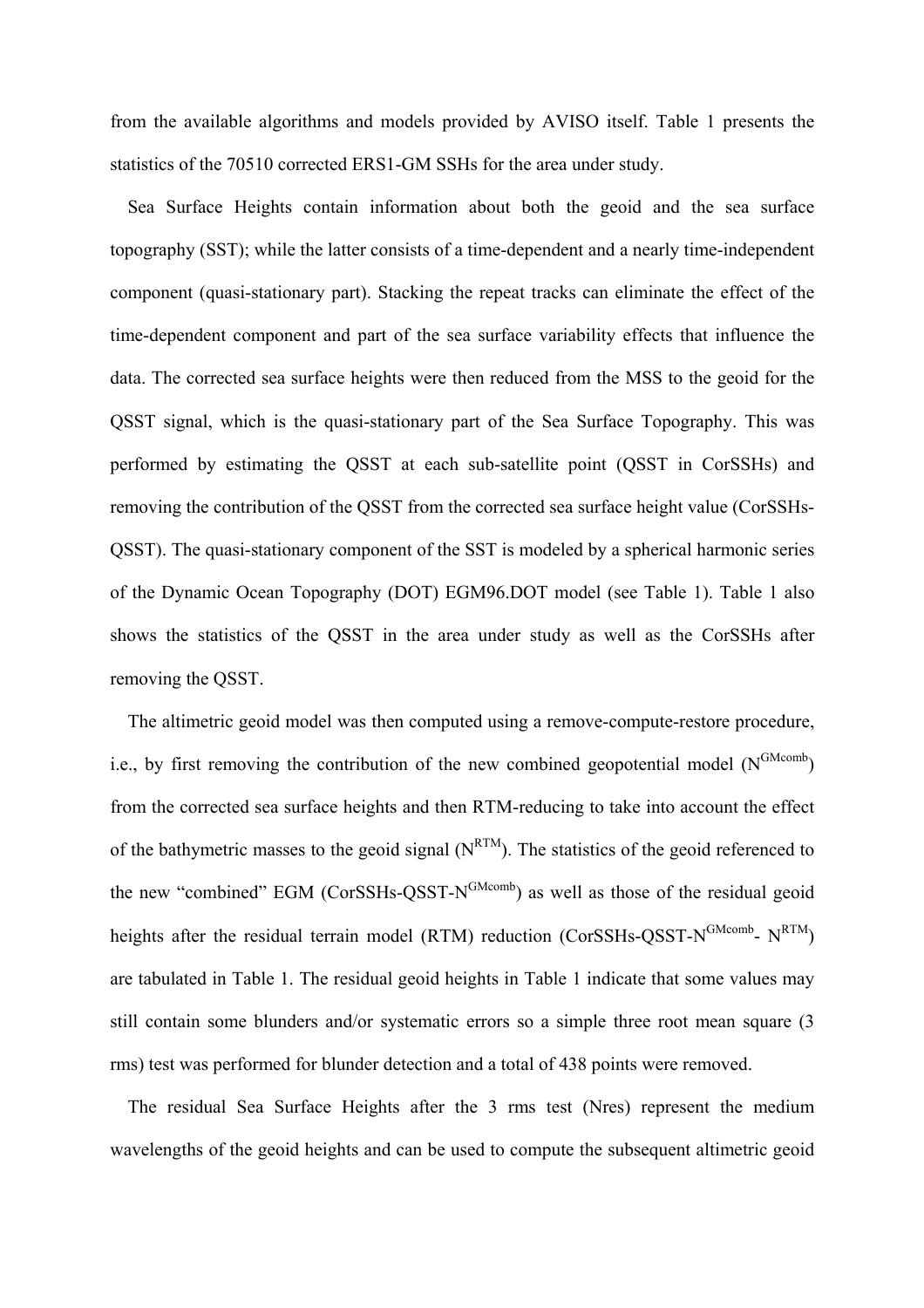solution. Point residual geoid heights (Nres) were gridded with a weighted means method with prediction power two on a grid of 3' by 3. The gridding of the random distributed data was based on a weighted means method using the inverse of the square of the distance as the weight for each irregular observation. It was done using the program *geogrid* from GRAVSOFT software (Tscherning et al., 1992). The statistics of the gridded ERS1 residual geoid heights with no filter applied (Nres (no filtering)) are given in Table 1.

Due to the very high Sea Surface Variability (SSV) present in the residual field, the data were low-pass filtered with a Wiener type of filter empirically testing different cut-off frequencies  $\omega_c$ . The selection of the cut-off frequency to be used was based on a maximum noise reduction with the minimum signal loss principle. Finally a cut-off frequency corresponding to  $(\omega_c=22 \text{ km})$  was selected for the low-pass filtering procedures using a collocation type of filter assuming Kaula's rule for the geoid spectrum. The final altimetric geoid solution (Nalt) was obtained restoring the geopotential model  $(N^{GMcomb})$  and the contribution of the bathymetry  $(N^{RTM})$ .

| Remove step                                                                                   | min      | max    | mean     | $\sigma$    |  |  |  |  |
|-----------------------------------------------------------------------------------------------|----------|--------|----------|-------------|--|--|--|--|
| 70510 ERS1-GM CorSSHs                                                                         | 0.589    | 19.010 | 11.259   | $\pm 3.079$ |  |  |  |  |
| <b>QSST</b> in CorSSHs                                                                        | $-0.692$ | 0.083  | $-0.169$ | $\pm 0.128$ |  |  |  |  |
| CorSSHs-QSST                                                                                  | 0.772    | 19.646 | 11.428   | ±3.081      |  |  |  |  |
| $N^{GMcomb}$                                                                                  | 1.112    | 18.889 | 11.075   | $\pm 2.907$ |  |  |  |  |
| $CorSSHs-QSST-N^{GMcomb}$                                                                     | $-1.337$ | 2.922  | 0.352    | ±0.338      |  |  |  |  |
| N <sup>RTM</sup>                                                                              | $-0.557$ | 0.847  | 0.070    | $\pm 0.158$ |  |  |  |  |
| $\mathrm{CorSSHs\text{-}OSST\text{-}N}^{\mathrm{GMcomb}\text{-}}$ $\mathrm{N}^{\mathrm{RTM}}$ | $-1.361$ | 2.892  | 0.282    | ±0.336      |  |  |  |  |
| 3 rms test for blunders detection $\Rightarrow$ 438 points were removed                       |          |        |          |             |  |  |  |  |
| Nres= CorSSHs-DOT-N <sup>GMcomb</sup> - N <sup>RTM</sup>                                      | $-1.266$ | 1.316  | 0.273    | $\pm 0.314$ |  |  |  |  |
| Gridding                                                                                      |          |        |          |             |  |  |  |  |
| Nres (no filtering)                                                                           | $-1.036$ | 1.285  | 0.276    | ±0.274      |  |  |  |  |
| Area with very high SSV,                                                                      |          |        |          |             |  |  |  |  |
| The gridded Nres was low-pass filter with a cut-off frequency of 22 km                        |          |        |          |             |  |  |  |  |
| Nres ( $\omega_c$ =22 km)                                                                     | $-1.118$ | 0.838  | 0.068    | ±0.253      |  |  |  |  |
| Restore step                                                                                  | min      | max    | mean     | $\sigma$    |  |  |  |  |
| $N^{\text{GMcomb}}$                                                                           | 1.102    | 19.166 | 11.231   | ±2.874      |  |  |  |  |
| $N^{RTM}$                                                                                     | $-0.567$ | 0.847  | 0.070    | $\pm 0.153$ |  |  |  |  |
| <b>Nalt</b>                                                                                   | 0.794    | 19.384 | 11.368   | ±3.018      |  |  |  |  |

**Table 1.** Statistics of the ERS1-GM altimetric geoid processing. Unit: [m]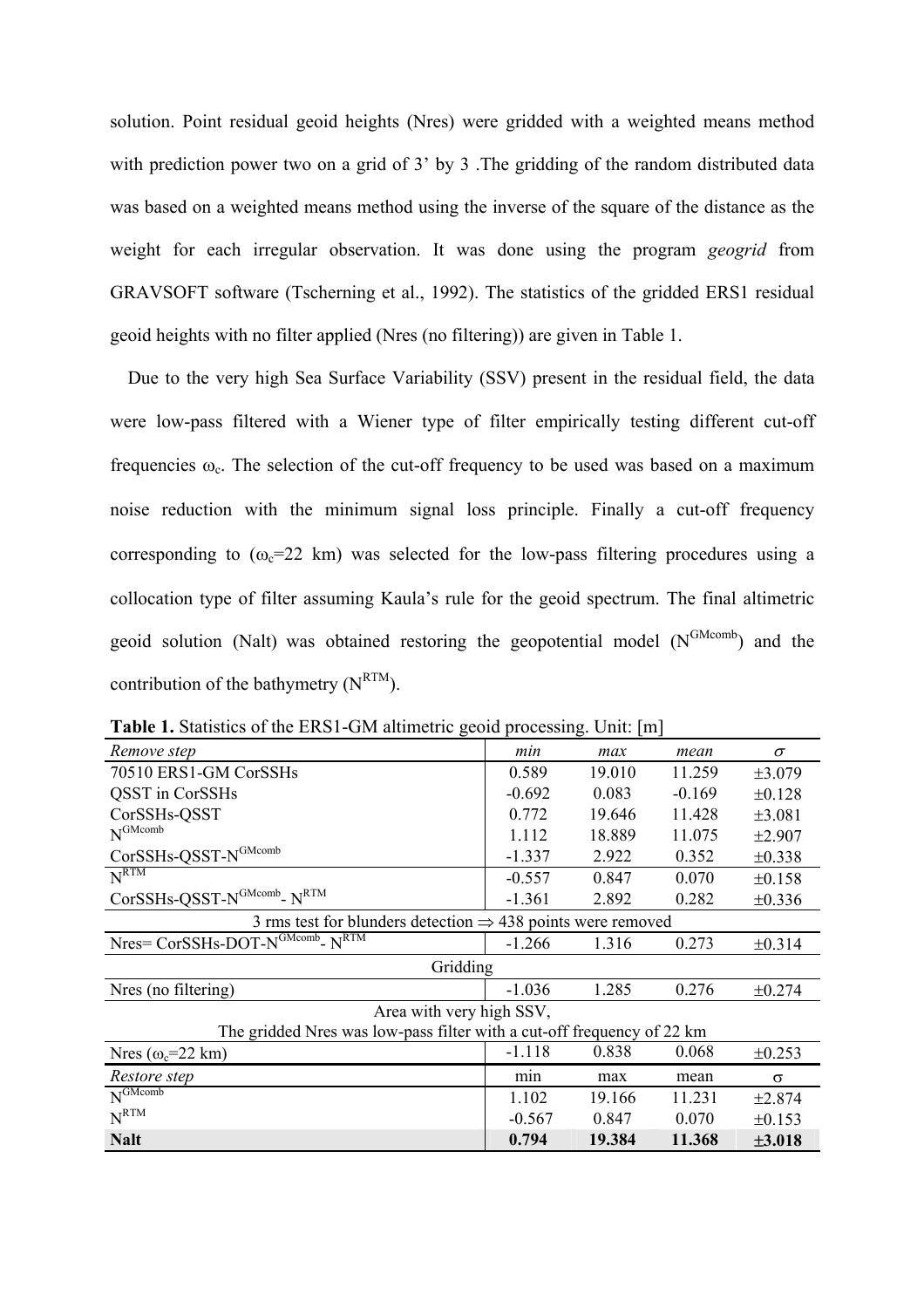#### **2.2 Gravimetric geoid solution**

The gravimetric geoid modeling was computed using 12823 shipborne free-air gravity anomalies provided by the Bureau Gravimétrique International (BGI). These data refer to the Geodetic Reference System 1967 (GRS67), thus as a pre-processing step, they were transformed to the Geodetic Reference System 1980 (GRS80) in order to be compatible with the altimetric data (Li and Sideris, 1997). Another pre-processing step needed was due to the fact that the gravity anomalies available were not free-air reduced. Therefore, a free-air was applied using the QSST values from the EGM96 DOT. 16961 altimetry-derived from the KMS01 and KMS02 global datasets were used to fill in the sparse coverage of shipborne gravity measurements offshore Argentina. The evaluation of these two global models in the area under study will be presented in the next section. In Figure 1, the distribution of the gravity data is depicted for visualization purposes.

The computation of the gravimetric geoid model was based on the classical removecompute-restore technique. First, the contribution of the new "combined EGM" was removed and then the bathymetry was taken into account using an RTM reduction. The difference with the altimetric geoid determination is in fact that after the residual gravity anomalies were gridded the contribution of the bathymetry was restored prior the geoid height prediction (Dahl and Forsberg, 1998). The computation of the residual gravimetric geoid heights was carried out by applying the two-dimensional FFT approximate Stokes convolution on the 3 arc-minute by 3 arc-minute grid (Strang Van Hess, 1990) using program *fftgeoid* (Li, 1993).

$$
N_{res} = \frac{R\Delta\varphi\Delta\lambda}{4\pi\gamma} F_I^{-1} \{ [F\{\Delta g \cos\varphi\} F(\Delta\varphi, \Delta\lambda, \varphi_m)] \} \tag{1}
$$

where  $N_{res}$  are the estimated residual gravimetric geoid heights and  $F$ ,  $F^{-1}$  denote the direct and inverse 2D Fourier transforms. The final gravimetric geoid solutions were computed by restoring the contribution of the geopotential model.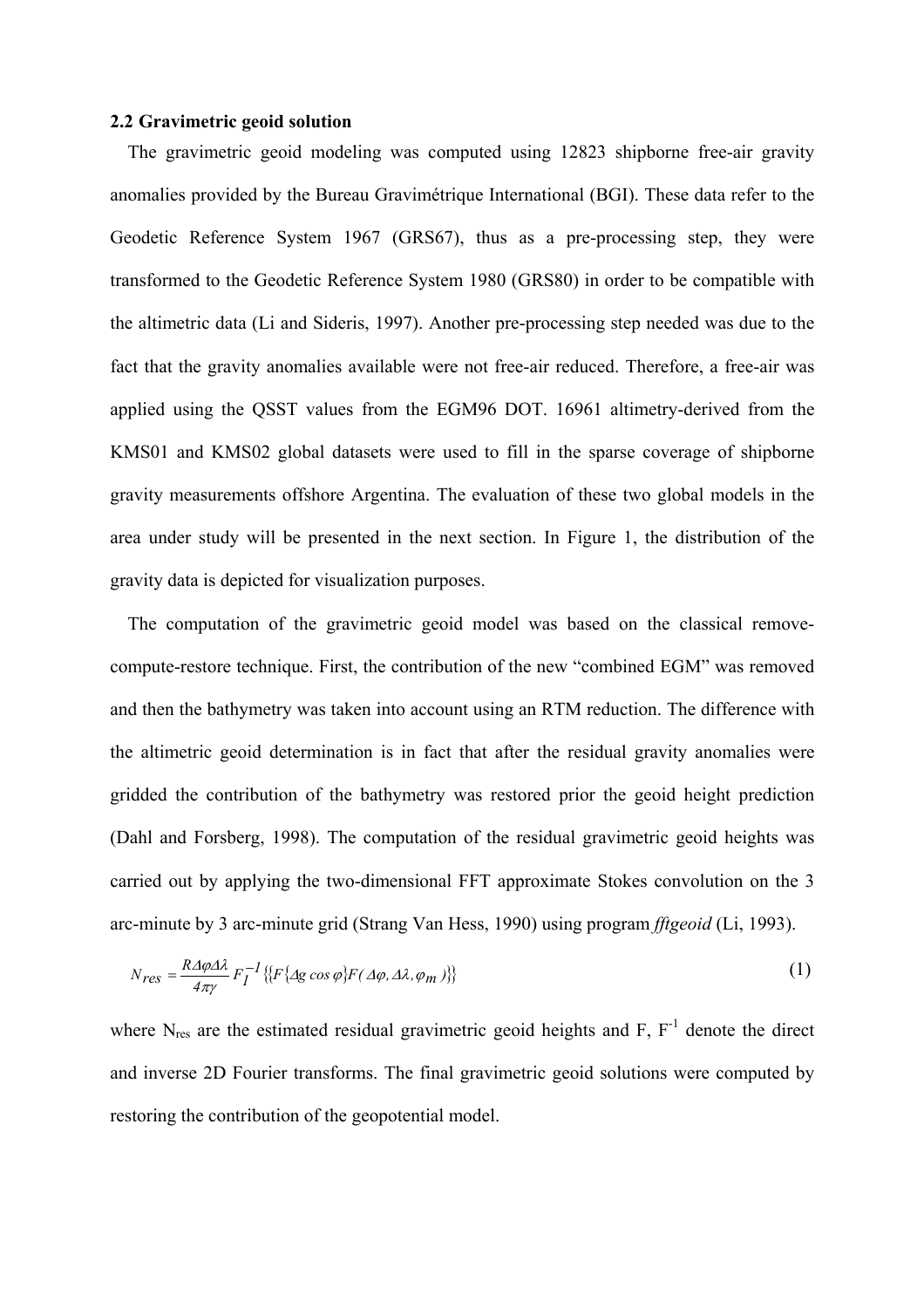The statistics of the gravimetric geoid processing using the KMS01 and KMS02 datasets are presented in Tables 2 and 3, respectively.

| Remove step<br>Unit: [mGal]                                                                                                                            | min       | max          | mean   | $\sigma$    | Remove step<br>Unit: [mGal]                                                                          | min          | max    | mean   | $\sigma$             |
|--------------------------------------------------------------------------------------------------------------------------------------------------------|-----------|--------------|--------|-------------|------------------------------------------------------------------------------------------------------|--------------|--------|--------|----------------------|
| $\Delta \mathbf{g}_{\text{FA}}$                                                                                                                        | $-133.0$  | 142.57       | 3.49   | ±22.71      | $\Delta g_{FA}$                                                                                      | $-133.03$    | 142.57 | 3.70   | ±22.74               |
| $\Delta g^{\text{GMcomb}}$                                                                                                                             | $-112.91$ | 114.16       | 1.92   | ±21.37      | $\Delta g^{\text{GMcomb}}$                                                                           | $-112.91$    | 114.16 | 1.92   | ±21.37               |
| $\Delta g_{FA}$ -<br>$\Delta g^{\text{GMcomb}}$                                                                                                        | $-80.61$  | 63.21        | 1.57   | $\pm 9.46$  | $\Delta g_{FA}$ –<br>$\Delta g^{\text{GMcomb}}$                                                      | $-80.61$     | 63.21  | 1.78   | $\pm 9.59$           |
| $\Delta g^{\rm RTM}$                                                                                                                                   | $-34.11$  | 32.98        | 0.28   | ±3.58       | $\Delta g^{RTM}$                                                                                     | $-34.11$     | 32.98  | 0.28   | ±3.58                |
| $\Delta g_{\text{red}} = \Delta g_{\text{FA}}$<br>$-\Delta g^{\text{GMcomb}}$ -<br>$\Delta g^{\overline{R}TM}$                                         | $-54.98$  | 61.78        | 1.29   | $\pm 9.32$  | $\Delta g_{\text{red}} = \Delta g_{\text{FA}}$ .<br>$\Delta g^{\text{GMcomb}}$ –<br>$\Delta g^{RTM}$ | $-54.98$     | 61.78  | 1.50   | ±9.44                |
| 3 rms test for blunders detection $\Rightarrow$ 653 points                                                                                             |           |              |        |             | 3 rms test for blunders detection $\Rightarrow$ 575 points                                           |              |        |        |                      |
|                                                                                                                                                        |           | were removed |        |             |                                                                                                      | were removed |        |        |                      |
| $\Delta g_{red} = \Delta g_{FA}$<br>$-\Delta g^{\text{GMcomb}}$<br>$\Delta g^{\overline{R}TM}$                                                         | $-28.23$  | 28.20        | 1.42   | $\pm 7.65$  | $\Delta g_{\rm red} = \Delta g_{\rm FA}$ -<br>$\Delta g^{\text{GMcomb}}$ –<br>$\Delta g^{RTM}$       | $-29.78$     | 29.76  | 1.60   | ±7.93                |
| $\Delta g_{\text{red}} \Rightarrow$ Gridding 3 arc-minute by 3 arc-minute<br>$\Delta g_{\text{red}} \Rightarrow$ Gridding 3 arc-minute by 3 arc-minute |           |              |        |             |                                                                                                      |              |        |        |                      |
| $\Delta$ g <sub>red</sub> grid                                                                                                                         | $-27.92$  | 27.62        | 0.99   | ±7.11       | $\Delta g_{\text{red grid}}$                                                                         | $-29.27$     | 28.99  | 1.03   | ±7.31                |
| $\Delta g^{RT\tilde{M}}$                                                                                                                               | $-34.30$  | 35.88        | 0.53   | ±4.35       | $\Delta g^{RT\tilde{M}}$                                                                             | $-34.30$     | 35.88  | 0.53   | ±4.30                |
| $\Delta g_{\text{res}}$ grid =<br>$\Delta$ g <sub>red</sub> grid +<br>$\Delta g^{RTM}$ grid                                                            | $-35.20$  | 46.68        | 1.51   | ±7.40       | $\Delta g_{\text{res}}$ grid =<br>$\Delta$ g <sub>red</sub> grid +<br>$\Delta g^{RTM}$ grid          | $-46.68$     | 49.59  | 1.56   | ±7.56                |
| Residual geoid heights computed $\Rightarrow$ 2D FFT                                                                                                   |           |              |        |             | Residual geoid heights computed $\Rightarrow$ 2D FFT                                                 |              |        |        |                      |
| spherical Stokes kernel convolution (Strang Van                                                                                                        |           |              |        |             | spherical Stokes kernel convolution (Strang Van                                                      |              |        |        |                      |
| Hess, 1990) computed with integration radius $\sim$ 10                                                                                                 |           |              |        |             | Hess, 1990) computed with integration radius $\sim$ 10                                               |              |        |        |                      |
| km                                                                                                                                                     |           |              |        |             | km                                                                                                   |              |        |        |                      |
| Nres $[m]$                                                                                                                                             | $-0.445$  | 0.408        | 0.013  | $\pm 0.076$ | Nres $[m]$                                                                                           | $-0.445$     | 0.406  | 0.014  | $\pm 0.078$          |
| Restore step<br>Unit: [m]                                                                                                                              | min       | max          | mean   | $\sigma$    | Restore step<br>Unit: [m]                                                                            | min          | max    | mean   | $\sigma$             |
| $N^{\overline{\text{GMcomb}}}$                                                                                                                         | 1.102     | 19.166       | 11.231 | ±2.873      | $\overline{N^{GMcomb}}$<br>$\lceil m \rceil$                                                         | 1.102        | 19.166 | 11.231 | ±2.873               |
| <b>Ngrav</b>                                                                                                                                           | 1.079     | 19.079       | 11.249 | ±2.869      | <b>Ngrav</b>                                                                                         | 1.079        |        |        | 19.096 11.245 ±2.869 |

**Table 2.** Statistics of gravimetric geoid **Table 3**. Statistics of gravimetric geoid model processing with KMS01 data. model processing with KMS02 data.

## **2.2.1 Validation of KMS01 and KMS02 altimetry-derived free-air gravity anomalies**

KMS01 and KMS02 altimeter-derived gravity anomaly grids offshore Argentina were

compared with one another and with ship-track gravity anomalies computed from the BGI

gravity database.

KMS01 and the newest release of the KMS global marine free air gravity field, computed from ERS1 and GEOSAT satellite altimetry. Data for the Geodetic Missions of ERS and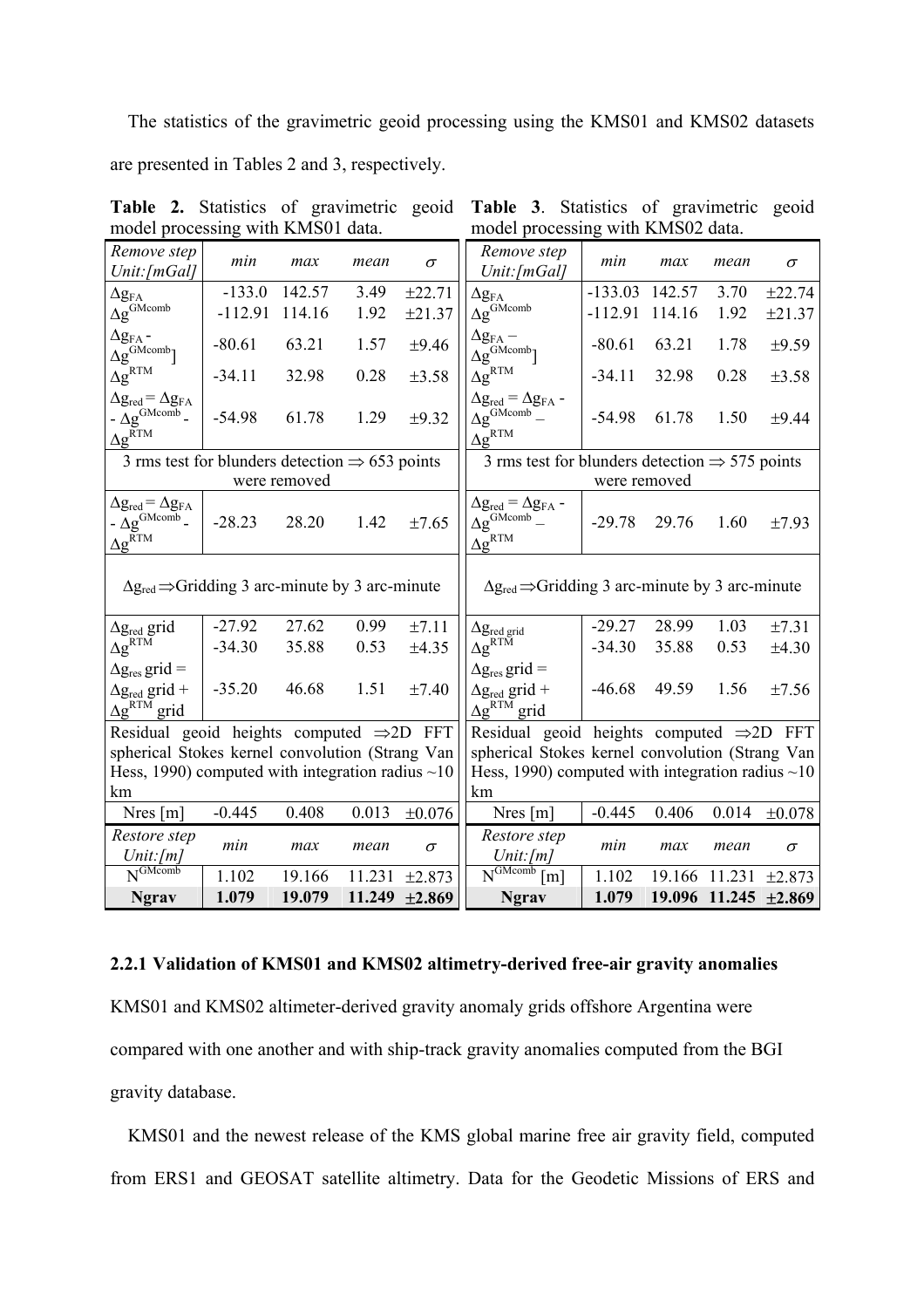GEOSAT have been used as well as for ERM60-63 of ERS2. The ERS ERM data (repeat 1- 85) from the NASA Pathfinder project have also been used to ensure complete coverage in arctic and antarctic regions. (Andersen et al., 2003). KMS grids are 2 arc-minute by 2-arc minute gravity grids and they have been computed via conversion of marine geoid heights using the inverse Stokes's formula. Sub-grids were extracted from the grids over the study area. The statistics of the gravity anomalies for each grid, after land gravity anomalies were removed using the grdlandmask option in The Generic Mapping Tools (GMT) (Wessel and Smith, 1998) can be seen in Table 4.

**Table 4.** Statistics of KMS01 and KMS02, grids, their differences and ship-tracks gravity anomalies offshore Argentina Unit: [mGal]

| $\sim$         |           |        |         |             |
|----------------|-----------|--------|---------|-------------|
|                | min       | max    | mean    |             |
| KMS01          | $-137.57$ | 130.77 | 4.41    | $\pm 25.59$ |
| KMS02          | $-134.26$ | 13147  | 4.39    | $\pm 25.90$ |
| Shipborne data | $-133.03$ | 142.57 | 4.01    | $\pm 28.64$ |
| KMS02-KMS01    | -41 37    | 64 17  | $-0.02$ | ±4.15       |

From Table 4 we can see, that both KMS models have similar statistics and the shipborne gravity anomalies data have a comparable range. The statistics of the differences between KMS02 and KMS01 can also be seen in Table 4 and it is depicted in Figure 2. From Figure 2, the larger differences occur over the South American-Scotia plate boundary and the edge of the continental shelf off Argentina. The KMS gravity anomalies were bilinear interpolated to the locations of the shipborne data. Table 5 presents the statistics of the differences between both grids and the 12823 shipborne gravity points using program geoip from the GRAVSOFT software (Tscherning et al., 1992). Plotting the differences between the two different KMS grids and the shipborne marine gravity anomalies, we conclude that the large differences correspond to the same ship-tracks. Due to the uncertain quality of the ship-track data, they should be used with caution to provide any reliable indication of the quality of the altimeter grids.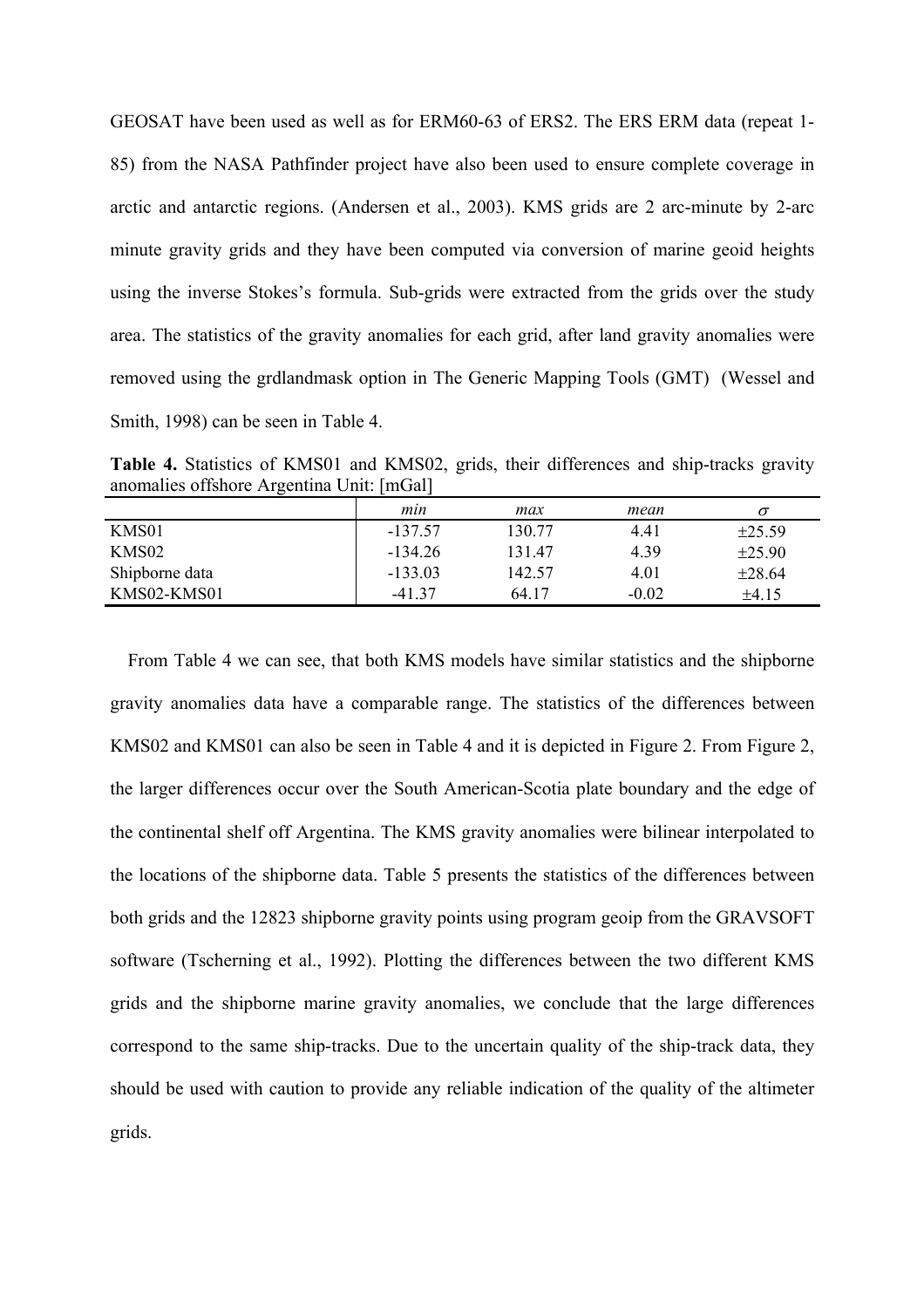|                 | mın      | max            | mean |            |
|-----------------|----------|----------------|------|------------|
| KMS01-shipborne | $-61.47$ | 67 74          | 0.99 | $\pm 10.3$ |
| KMS02-shipborne | -63.67   | $66.3^{\circ}$ | 1.25 | ±9.99      |

**Table 5.** Statistics of the differences between KMS grids and the shipborne marine gravity anomalies. Unit: [mGal]

### **2.3 Combined solution using MIMOST**

The estimation of the combined geoid solution was carried out using the MIMOST method in a smaller area between 40ºS to 50°S in latitude and 294°E to 304°E in longitude. The inputs of MIMOST were two residual gravimetric geoid heights (one with shipborne gravity data fill in with KMS01 and the other fill in with KMS02) and the residual altimetric geoid heights prior to the contribution of the geopotential model was restored in order to avoid long wavelength errors. Since, there is no information available about the input errors of both the altimetric and gravimetric models and these errors are necessary to apply the MIMOST method, simulated noises are used as input errors (Vergos et al., 2005b). The input errors for each dataset (white noise) were generated using the standard deviation of 19 cm for the altimetric geoid heights and 21 cm standard deviation for the gravimetric solutions. The final solution from the combined method as well the output error Power Spectral Density (PSD) function was estimated according the following equations:

$$
\hat{X}_0 = \hat{H}_{x_0y_0}Y_0 = H_{xy}P_{y_0y_0} - P_{mm}P_{y_0y_0}^{-1}Y_0
$$
\n(2)

$$
P_{ee} = [H_{xy}(P_{y_0y_0} - P_{mm}) - \hat{H}_{x_0y_0}P_{y_0y_0}](H_{xy}^{*T} - \hat{H}_{x_0y_0}^{*T}) + \hat{H}_{x_0y_0}P_{mm}H_{xy}^{*T}
$$
(3)

where  $\hat{X}_{o}$  is the spectrum of the combined solution,  $Y_{o}$  is the input observation spectrum, m is the input error spectrum,  $H_{xy}$  is the theoretical frequency operator that connects the pure input y (the pure inputs are Ngrav with KMS01; Ngrav with KMS02 and Nalt) and the output signal X can be Ncomb (KMS01) or Ncomb (KMS02),  $\hat{H}_{x_0y_0}$  is the optimum frequency impulse response function,  $P_{y_0y_0}$  is the input observation PSD and  $P_{mm}$  is the input noise PSD.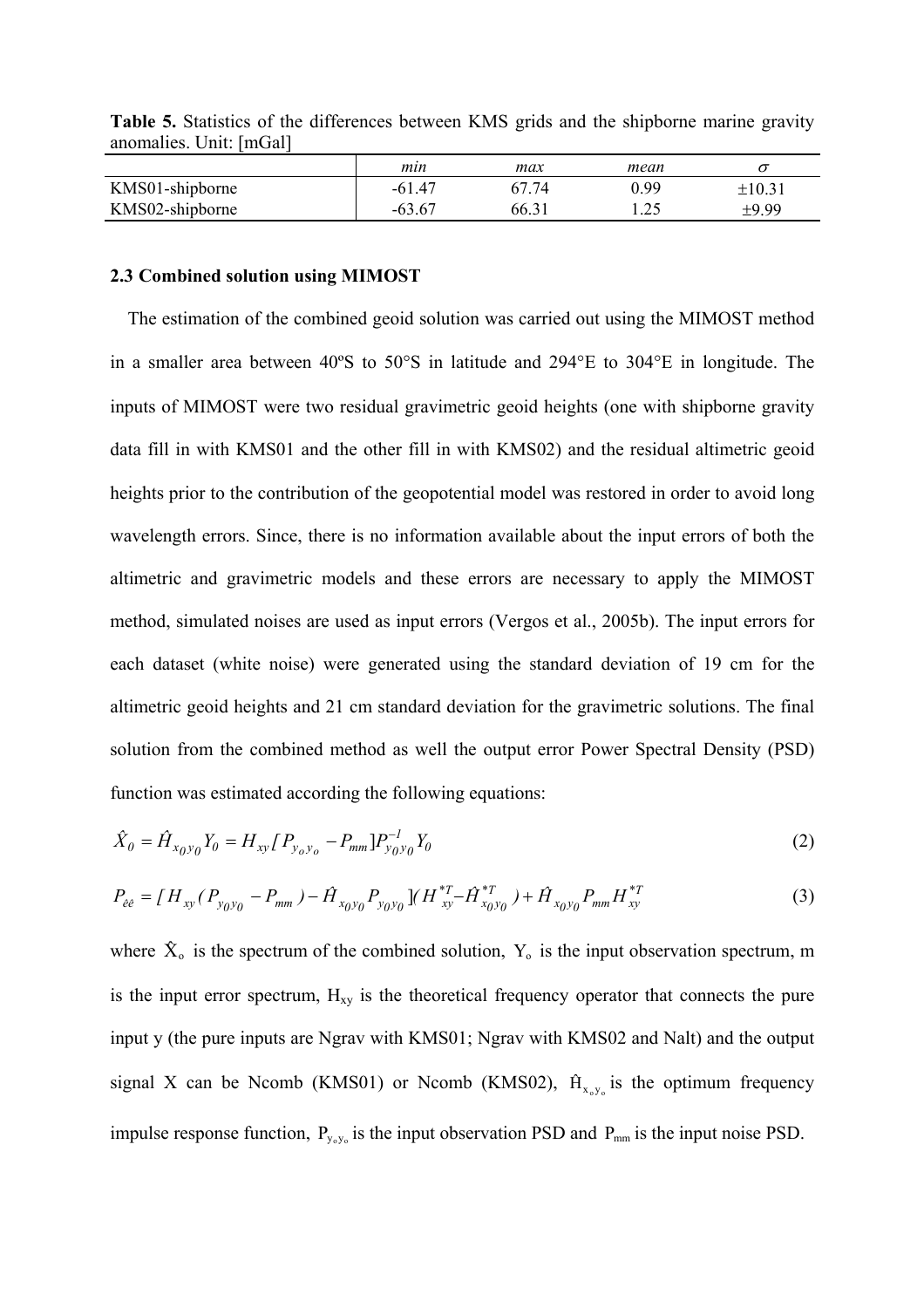Table 6 shows the statistics of the altimetric geoid, the gravimetric geoid with KMS01 and with KMS02 and the MIMOST combined solutions in the inner area.

| <b>Table 6.</b> Statistics of the geoid models in the inner area. Unit: [m]. |       |        |        |          |  |  |
|------------------------------------------------------------------------------|-------|--------|--------|----------|--|--|
|                                                                              | min   | max    | mean   | $\sigma$ |  |  |
| Nalt                                                                         | 0.794 | 14.663 | 10.246 | ±3.279   |  |  |
| Ngrav with KMS01                                                             | 1.079 | 14.715 | 10.201 | ±3.088   |  |  |
| Ngrav with KMS02                                                             | 1.076 | 14.722 | 10.202 | ±3.087   |  |  |
| Ncomb (KMS01)                                                                | 0.788 | 14.618 | 10.247 | ±3.278   |  |  |
| Ncomb (KMS02)                                                                | 0.785 | 14.618 | 10.247 | ±3.278   |  |  |

95% 60'W 70% aa"s ۰, 403 ki S 4519 kið  $60^\circ$ ۳5 99 55



Figure 1: Gravity data distribution **Figure 2: KMS02-KMS01** in Argentina

# **3 Validation of the estimated geoid models**

For the validation of the estimated geoid solutions, stacked T/P SSHs were used together with the previous geoid models computed with EGM96 (Tocho et al., 2005). T/P provides repeated observations over the same tracks approximately every 10 days. For the comparisons stacked data was used because stacked T/P SSHs are known for their high accuracy and they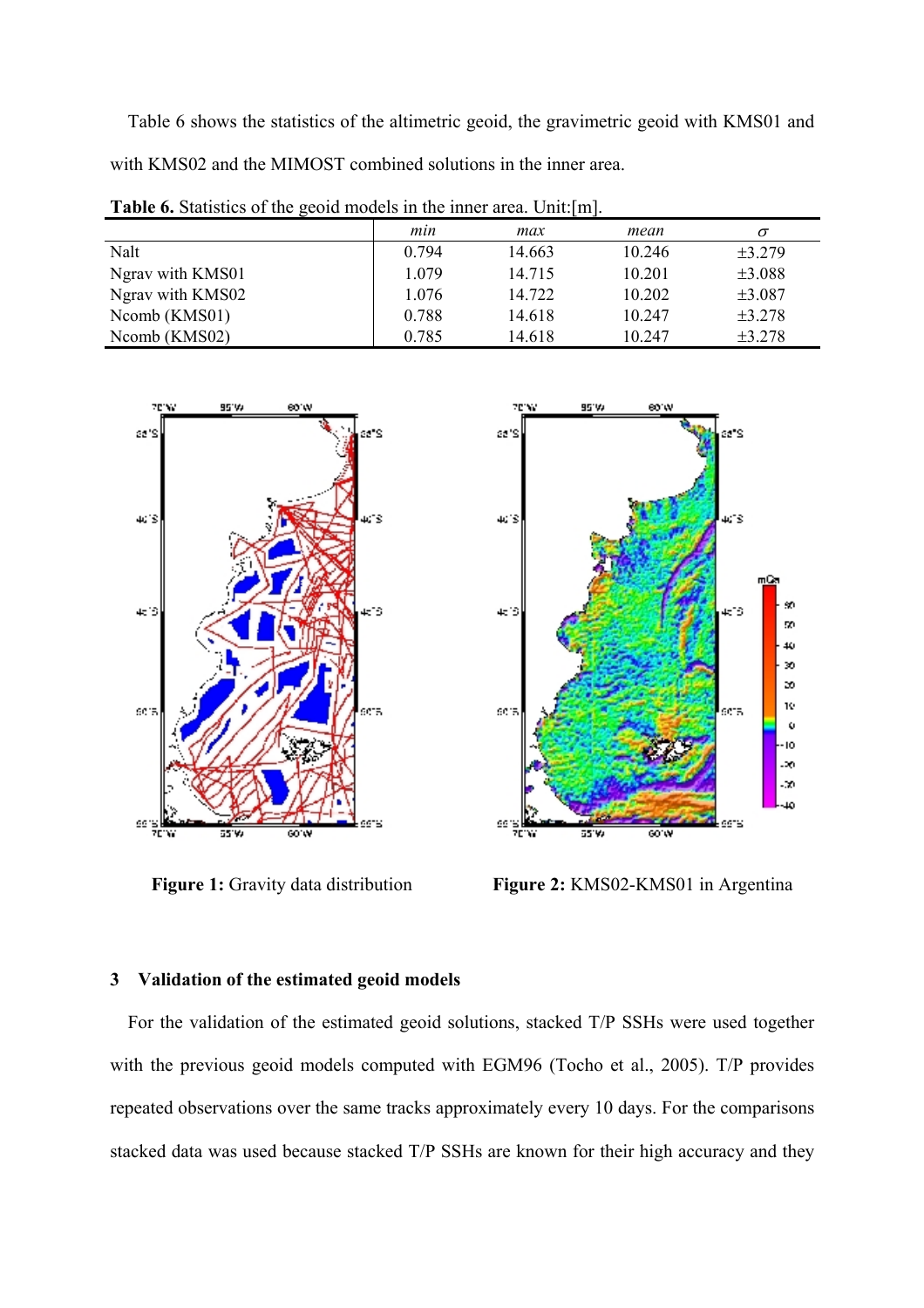are close to the geoid dataset because the sea surface variability present in the SSHs have been reduced during the stack process. The differences between stacked SSHs from the 3<sup>rd</sup> year of the T/P mission and the estimated geoids were computed and minimized all possible datum inconsistencies and systematic distortions on the data using a four-parameter similarity transformation model, as (Heiskanen and Moritz, 1967):

$$
N^{T/P} = N^i - b_0 \cos \varphi \cos \lambda - b_1 \cos \varphi \sin \lambda - b_2 \sin \varphi - b_3 \tag{4}
$$

where  $N^{TP}$  is the stacked T/P SSHs, N<sup>i</sup> is a gravimetric, altimetric or combined geoid height depending on the solution under consideration and the parameters  $b_0$ ,  $b_1$ ,  $b_2$  and  $b_3$  were calculated using a least squares technique.

Also comparisons were performed using a  $3<sup>rd</sup>$  order polynomial model referred to the multiple regression equation (MRE) given in Fotopoulos (2003):

$$
N^{T/P} = N^i - \sum_{m=0}^{M} \sum_{n=0}^{N} (\varphi - \varphi_0)^n (\lambda - \lambda_0)^m x_q
$$
 (5)

where  $\varphi_0 \lambda_0$  are the mean values of the latitude and longitude of the T7P SSHs and xq contains the q unknown coefficients, q varies according to the number of terms up to a maximum of  $q = (N+1)(M+1)$ .

These models are used in the same sense as in the land case where we want to adjust GPS/Leveling geoid heights with gravimetric geoid solutions. We assume that a fourparameter model or a third order polynomial model can describe the actual differences between T/P and our geoids; we treat the differences as they are due to the use of different datum in T/P and our geoid models and such parametric models manage to reduce the differences. From the results tabulated in Table 7, we conclude that the use of a  $3<sup>rd</sup>$  order polynomial model is preferable compared to that of the use of the four-parameter transformation.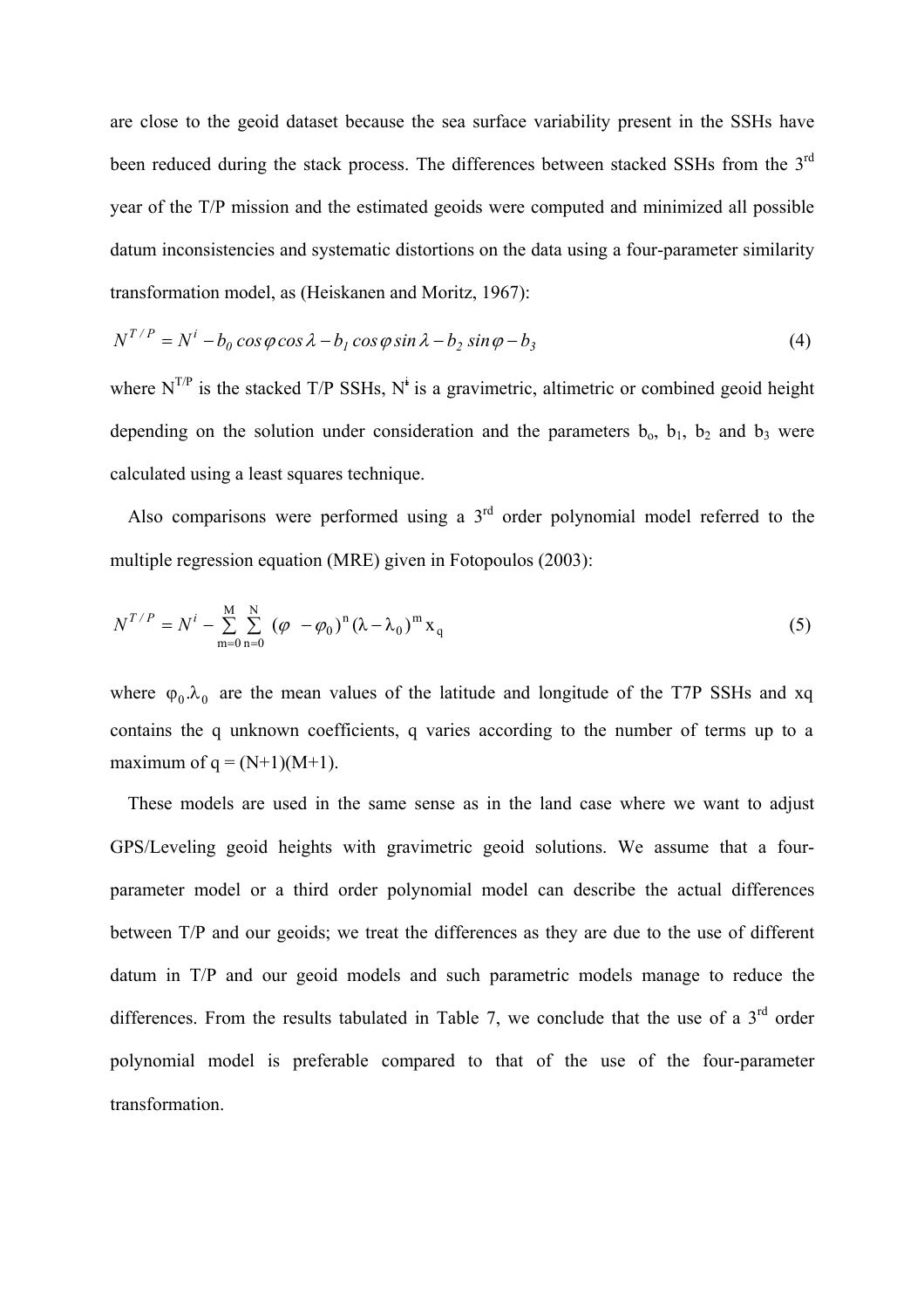|                                                           | min     | max  | mean | $\sigma$   |
|-----------------------------------------------------------|---------|------|------|------------|
| Nalt-T/P SSHs                                             | $-1.15$ | 1.15 | 0.15 | $\pm 0.20$ |
| After $a3^{rd}$ order polynomial model                    | $-1.06$ | 1.20 | 0.00 | $\pm 0.19$ |
| After a four-parameter similarity transformation model    | $-1.21$ | 1.09 | 0.00 | $\pm 0.20$ |
| Ngrav (KMS01)-T/P SSHs                                    | $-0.66$ | 1.05 | 0.20 | $\pm 0.28$ |
| After a 3 <sup>rd</sup> order polynomial model            | $-0.80$ | 0.85 | 0.00 | $\pm 0.21$ |
| After a four-parameter similarity transformation model    | $-1.18$ | 0.57 | 0.00 | $\pm 0.23$ |
| Ngrav (KMS02)-T/P SSHs                                    | $-0.67$ | 1.05 | 0.20 | $\pm 0.28$ |
| After $a3^{rd}$ order polynomial model                    | $-0.80$ | 0.84 | 0.00 | $\pm 0.21$ |
| After a four-parameter similarity transformation model    | $-1.19$ | 0.57 | 0.00 | $\pm 0.23$ |
| Ncomb (KMS01)-T/P SSHs                                    | $-1.16$ | 1.11 | 0.15 | $\pm 0.20$ |
| After a $3rd$ order polynomial model                      | $-1.04$ | 1.18 | 0.00 | $\pm 0.19$ |
| After a four-parameter similarity transformation model    | $-1.20$ | 1.05 | 0.00 | $\pm 0.20$ |
| Ncomb (KMS02)-T/P SSHs                                    | $-1.16$ | 1.11 | 0.15 | $\pm 0.20$ |
| After a $3rd$ order polynomial model                      | $-1.04$ | 1.18 | 0.00 | $\pm 0.19$ |
| After a four-parameter similarity transformation model 4P | $-1.20$ | 1.05 | 0.00 | $\pm 0.20$ |

**Table 7.** Geoid height differences between the estimated models and T/P SSHs in the inner area. Unit: [m]. (before and after bias and tilt fit)

Based on these results we conclude that there are no differences in the gravimetric geoid solutions computed using either KMS01 or KMS02 gravity anomalies and this fact is also reflected in the result of the combined solutions using the MIMOST method. The altimetric geoid and the combined solutions present the same differences with respect to the T/P SSHs.

The combined solution also improves the pure gravimetric solution to about  $\pm 2$  cm in terms of the standard deviations of the differences with stacked T/P SSHs.

Figure 3 depicts the MIMOST combined solution for the area under study calculated using the residual gravimetric geoid filled in with KMS01 data, as it is the same data used to derive the oldest solution computed with EGM96. From Table 8, we also conclude from comparisons made with the older solutions computed with EGM96 geopotential model (Tocho et al., 2005) and T/P SSHs for the same area, that the use of the new "combined" EGMs improves the results in  $\pm 1$  cm in terms of the  $\sigma$  for the pure altimetric solutions,  $\pm 2$  cm in terms of the  $\sigma$  for the pure gravimetric solutions and  $\pm 3$  cm in terms of the  $\sigma$  for the combined solutions.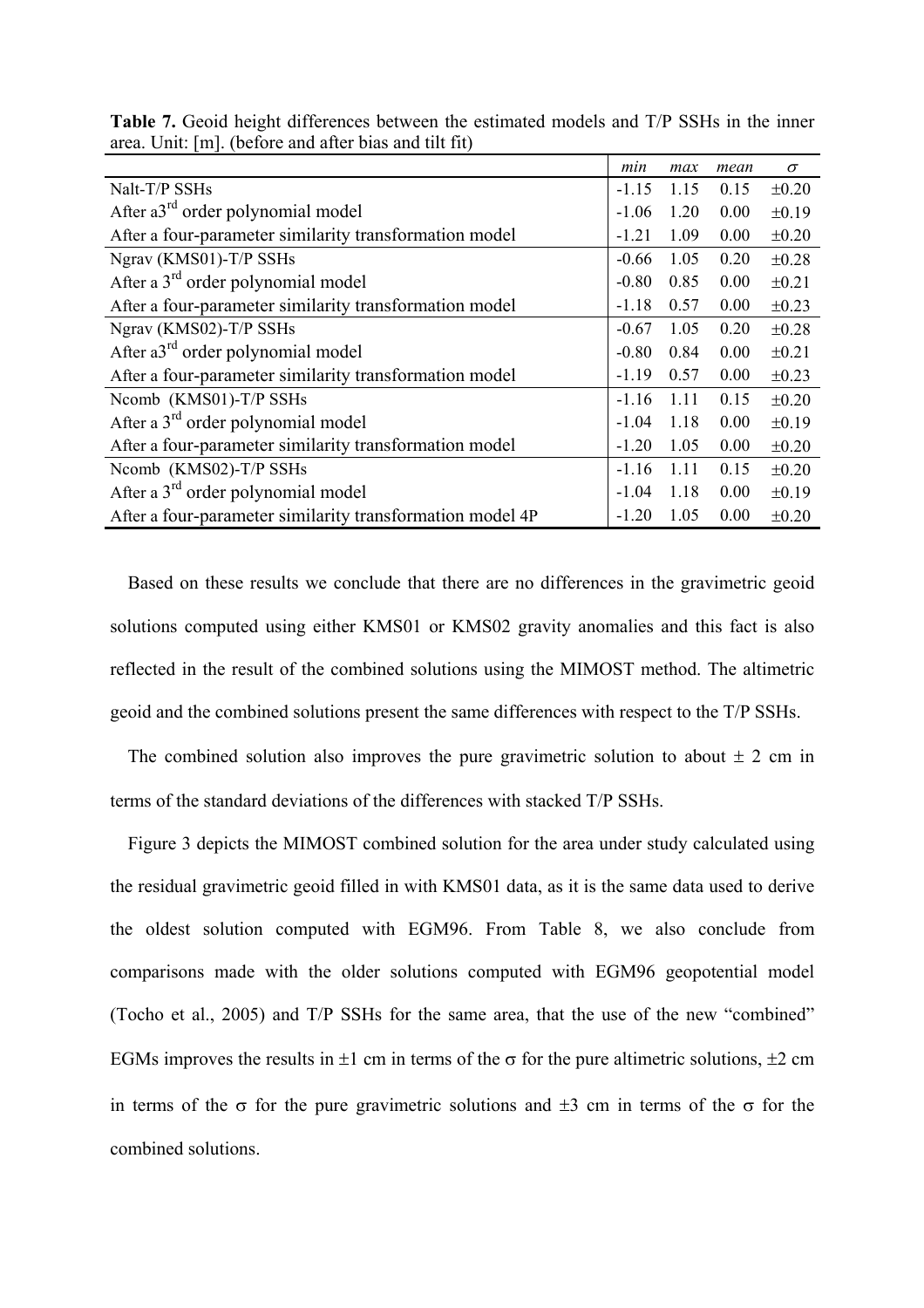**Table 8.** Geoid height differences between the estimated models and T/P SSHs in the inner area, calculated with EGM96. Unit: [m]. (after bias and tilt fit, using a  $3<sup>rd</sup>$  order polynomial model

| EGM96             | min     | max  | mean     |            |
|-------------------|---------|------|----------|------------|
| Nalt-T/P SSHs     | $-1.07$ |      | 0.00     | $\pm 0.20$ |
| $N$ grav-T/P SSHs | $-1.00$ | 1.35 | 0.00     | $\pm 0.23$ |
| $Ncomb-T/P$ SSHs  | $-0.80$ | .39  | $0.00\,$ | $\pm 0.22$ |

It is worth mentioning, that the  $\sigma$  of the differences for the comparisons with the altimetric models is quite high, at the  $\pm 20$  cm level, while a value close to  $\pm 9$  cm would be expected based on previous studies (Li and Sideris, 1997; Vergos, 2002). Plotting the differences, it was noticed that their largest and smallest values are located close to the coastline and in an area where the effect of the SSV is very high. The standard deviations of the differences were reduced to about  $\pm 5$  cm to  $\pm 9$  cm when some T/P SSHs points were not considered. The same improvement was achieved for the gravimetric and combined models. It can be concluded that by only stacking the T/P data the effect of the SSV cannot be completely removed so the SSHs are not representative to make comparisons. Perhaps, the T/P data has to be low-pass filtered in their along –track direction to remove the remaining oceanic effect.



**Figure 3:** The MIMOST solution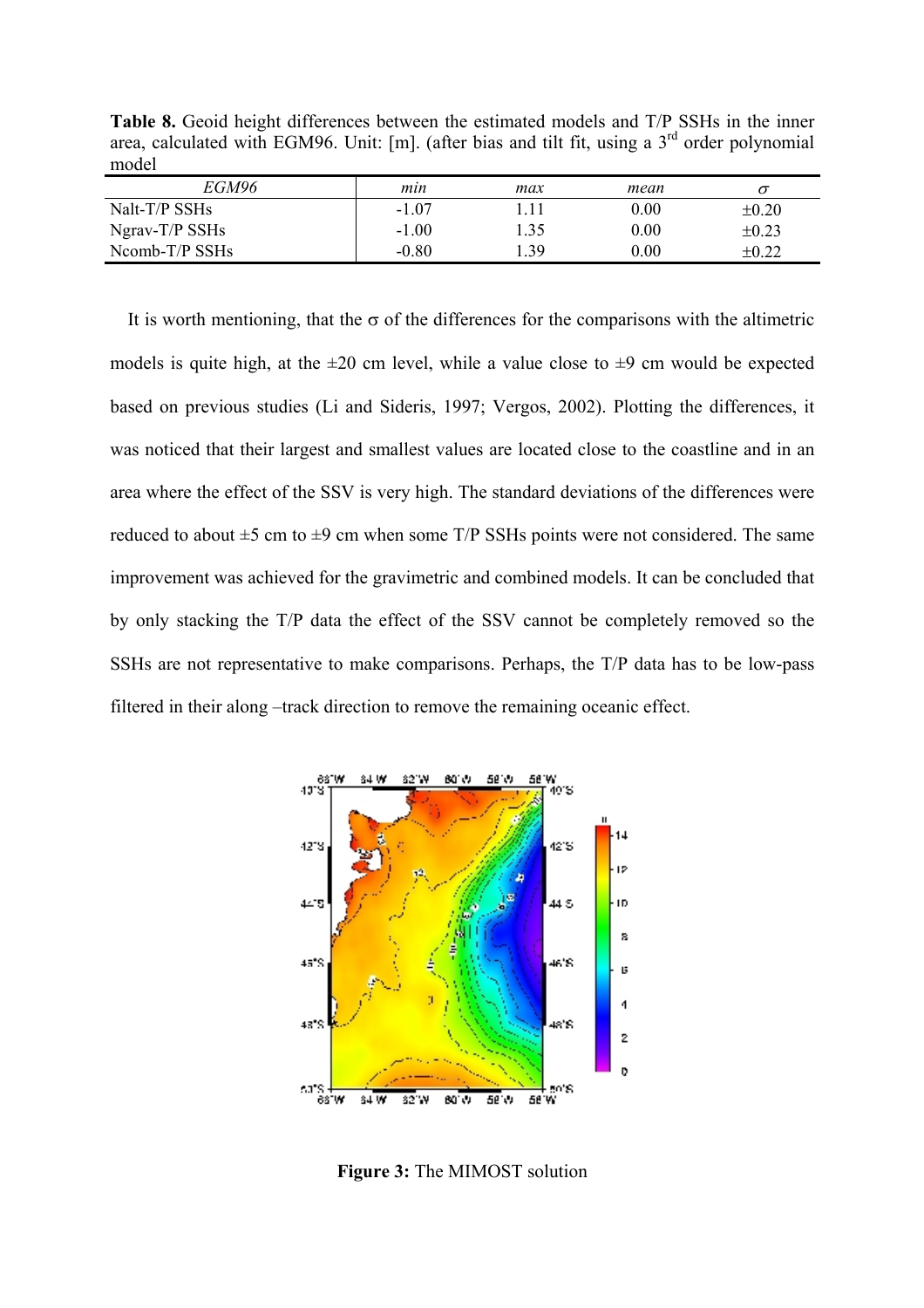### **4 Conclusions**

Having determined a pure altimetric geoid model and gravimetric geoid height solutions for the Atlantic coastal region of Argentina, a combined solution using MIMOST method has been computed for a reduced area. The MIMOST method used for the optimal combination of heterogeneous data improves by  $\pm 2$  cm the gravimetric only geoid model. The comparison with the old solution computed with EGM96 improves the results by  $\pm 1$  cm for the altimetric geoid,  $\pm 2$  cm for the gravimetric solutions and  $\pm 3$  cm for the combined ones. This is an indication that the new EGM is slightly better than EGM96 geopotential model to use as reference field.

For the determination of the optimal marine geoid model in the area under study, a detailed

analysis of the combination of land and marine gravity data on the coastline has to be carried

out.

### **References**

- Andersen O.B. and Knudsen P. (1998): Global gravity field from ERS1 and Geosat geodetic mission altimetry, Journal Geophysical Research, vol. 103, no. C4, pp. 8129-8137.
- Andersen OB, Knudsen P, Trimmer R. (2003): Improved high-resolution altimetric gravity field mapping (KMS02 Global marine gravity field), International Association of Geodesy Symposia, vol. 128, Sanso F. (Ed.), Springer. Proceedings of the Symposium 128: A window on the future of Geodesy, Sapporo, Japan, June 30-July 11, 2003, pp. 326-331.
- Andritsanos V.D., Tziavos I.N. (2002): Estimation of gravity field parameters by a multiple input/output system, Physics and Chemistry of the Earth, Part A, vol. 25, no. 1, pp. 39-46.
- AVISO User Handbook (1998): Corrected Sea Surface Heights (CORSSHs). AVI-NT-011- 311-CN, Edition 3.1.
- BGI (2001) : Personal communication.
- Dahl O.C., Forsberg R. (1998): Geoid models around Sognefjord using depth data. Journal of Geodesy, vol. 72, pp. 547-556.
- Forsberg R. (1984): A study of terrain corrections, density anomalies and geophysical inversion methods in gravity field modeling, Report of the Department of Geodetic Science and Surveying no. 355, The Ohio State University, Columbus, Ohio
- Fotopoulos G. (2003): An analysis on the optimal combination of geoid, orthometric and ellipsoidal height data, PhD. Thesis, University of Calgary, Department of Geomatics Engineering, UCGE Reports Number 20185.
- Heiskanen W.A., Moritz H. (1967): Physical Geodesy. WH Freeman, San Francisco.
- Lemoine, F.G., Kenyon, S.C., Factim, J.K., Trimmer, R.G., Pavlis, N.K., Chinn, D.S., Cox, C.M., Klosko, S.M., Luthcke, S.B., Torrence, M.H., Wang, Y.M., Williamson, R.G., Pavlis, E.C., Rapp, RH. and Olson, T.R. (1998): The development of the joint NASA GSFC and